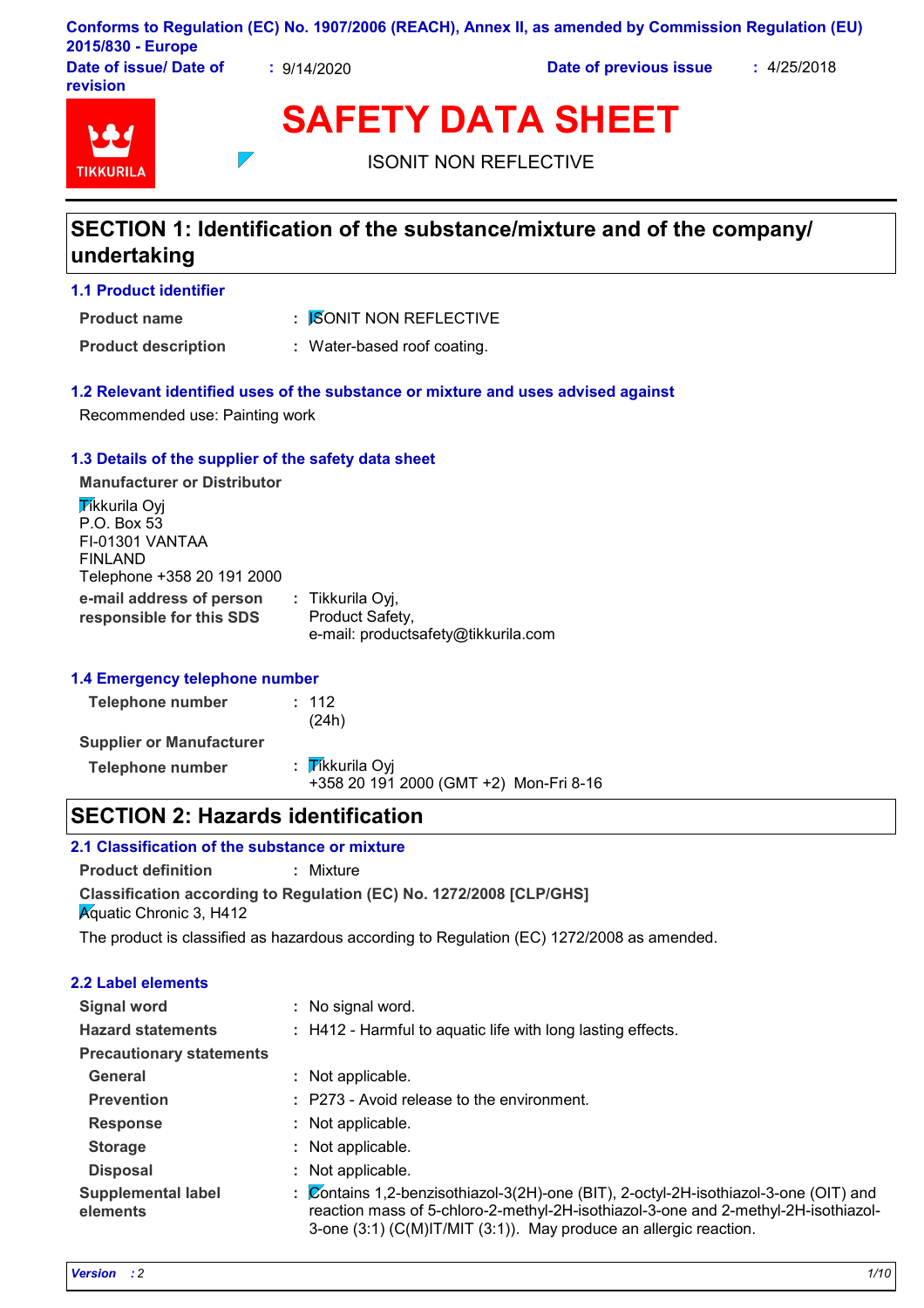*Date of issue/Date of revision 14.09.2020 Date of previous issue 25.04.2018. ISONIT NON REFLECTIVE*

#### **Treated articles**

This product contains a biocidal product for the preservation of the product during storage. Contains C(M)IT/MIT (3:1). Wear protective gloves.

## **2.3 Other hazards**

**Other hazards which do : not result in classification** : None known.

# **SECTION 3: Composition/information on ingredients**

|                                                                                                                             |                                                                                     |               | <b>Classification</b>                                                                                                                                                                                          |              |
|-----------------------------------------------------------------------------------------------------------------------------|-------------------------------------------------------------------------------------|---------------|----------------------------------------------------------------------------------------------------------------------------------------------------------------------------------------------------------------|--------------|
| <b>Product/ingredient</b><br>name                                                                                           | <b>Identifiers</b>                                                                  | $\frac{9}{6}$ | <b>Regulation (EC) No.</b><br>1272/2008 [CLP]                                                                                                                                                                  | <b>Notes</b> |
| 2 2-butoxyethoxy) ethanol                                                                                                   | REACH #: 01-2119475104-44<br>EC: 203-961-6<br>CAS: 112-34-5<br>Index: 603-096-00-8  | $\leq$ 3      | Eye Irrit. 2, H319                                                                                                                                                                                             |              |
| ammonia                                                                                                                     | REACH #: 01-2119488876-14<br>EC: 215-647-6<br>CAS: 1336-21-6<br>Index: 007-001-01-2 | $\leq 0.3$    | Skin Corr. 1B, H314<br>Eye Dam. 1, H318<br><b>STOT SE 3, H335</b><br>Aquatic Acute 1, H400 (M=1)                                                                                                               | B            |
| 1,2-benzisothiazol-3(2H)-one (BIT)                                                                                          | EC: 220-120-9<br>CAS: 2634-33-5                                                     | < 0.05        | Acute Tox. 4, H302<br>Skin Irrit. 2, H315<br>Eye Dam. 1, H318<br>Skin Sens. 1, H317<br>Aquatic Acute 1, H400 (M=1)<br>Aquatic Chronic 2, H411                                                                  |              |
| terbutryn                                                                                                                   | EC: 212-950-5<br>CAS: 886-50-0                                                      | ≤0.021        | Acute Tox. 4, H302<br><b>Skin Sens. 1. H317</b><br>Aquatic Acute 1, H400 (M=100)<br>Aquatic Chronic 1, H410 (M=100)                                                                                            |              |
| 2-octyl-2H-isothiazol-3-one (OIT)                                                                                           | EC: 247-761-7<br>CAS: 26530-20-1<br>Index: 613-112-00-5                             | ≤ $0.011$     | Acute Tox. 4, H302<br>Acute Tox. 3, H311<br>Acute Tox. 3, H331<br>Skin Corr. 1B, H314<br>Eye Dam. 1, H318<br>Skin Sens. 1, H317<br>Aquatic Acute 1, H400 (M=10)<br>Aquatic Chronic 1, H410 (M=10)              |              |
| zinc pyrithione                                                                                                             | REACH #: 01-2119511196-46<br>EC: 236-671-3<br>CAS: 13463-41-7                       | ≤0.011        | Acute Tox. 3, H301<br>Acute Tox. 3, H331<br>Eye Dam. 1, H318<br>Aquatic Acute 1, H400 (M=100)<br>Aquatic Chronic 1, H410 (M=10)                                                                                |              |
| reaction mass of 5-chloro-2-methyl-<br>2H-isothiazol-3-one and 2-methyl-<br>2H-isothiazol-3-one (3:1) (C(M)IT/<br>MIT (3:1) | CAS: 55965-84-9<br>Index: 613-167-00-5                                              | < 0.0015      | Acute Tox. 3, H301<br>Acute Tox. 2, H310<br>Acute Tox. 2, H330<br>Skin Corr. 1C, H314<br>Eye Dam. 1, H318<br>Skin Sens. 1A, H317<br>Aquatic Acute 1, H400 (M=100)<br>Aquatic Chronic 1, H410 (M=100)<br>EUH071 |              |
|                                                                                                                             |                                                                                     |               | See Section 16 for the full<br>text of the H statements<br>declared above.                                                                                                                                     |              |

There are no additional ingredients present which, within the current knowledge of the supplier, are classified and contribute to the classification of the substance and hence require reporting in this section.

There are no additional ingredients present which, within the current knowledge of the supplier and in the concentrations applicable, are classified as hazardous to health or the environment, are PBTs or vPvBs or have been assigned a workplace exposure limit and hence require reporting in this section.

Occupational exposure limits, if available, are listed in Section 8.

Notes, if applicable, refer to Notes given in Annex VI of 1272/2008/EC.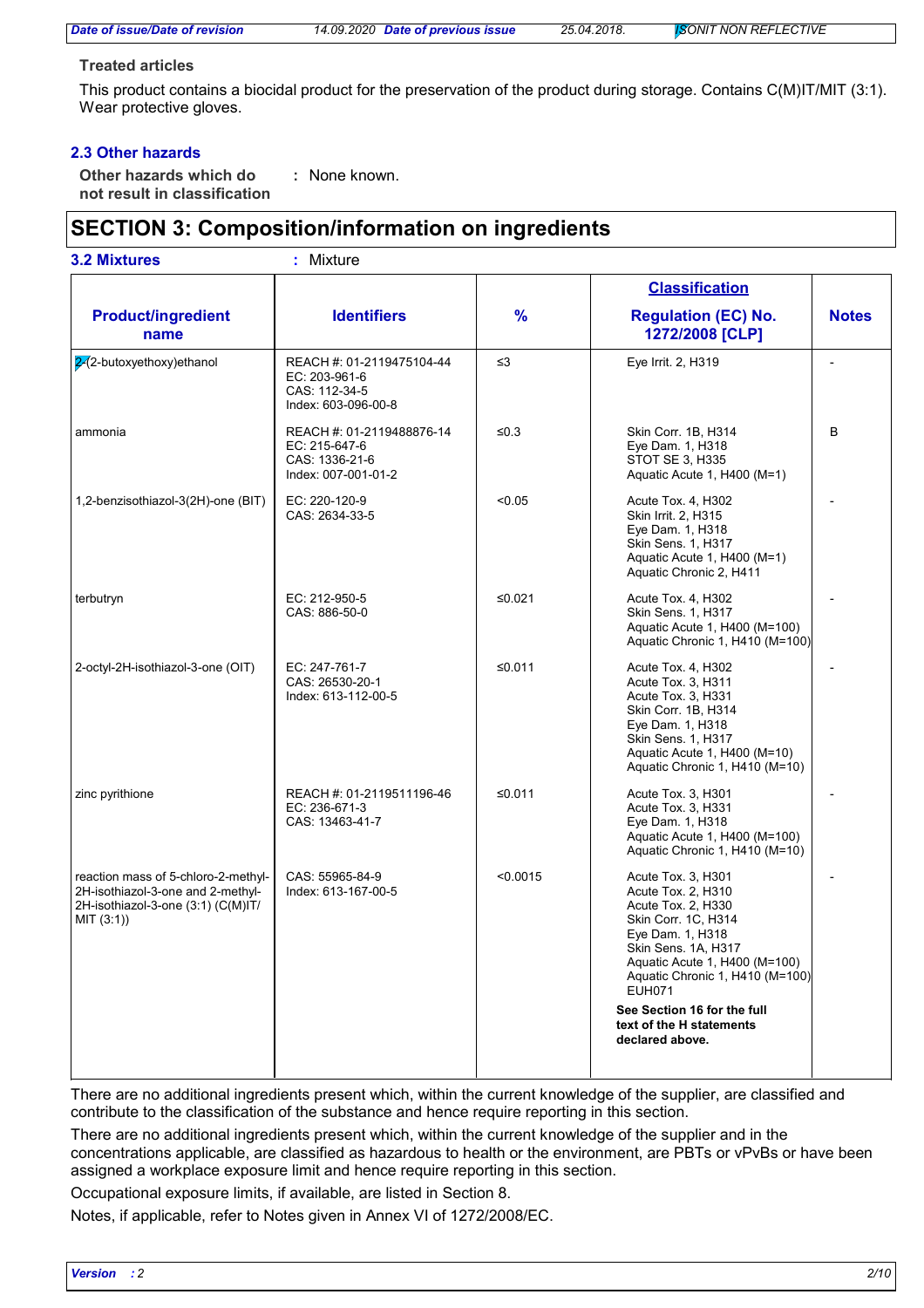# **SECTION 4: First aid measures**

| 4.1 Description of first aid measures |                                                                                                                                                                                                      |
|---------------------------------------|------------------------------------------------------------------------------------------------------------------------------------------------------------------------------------------------------|
| General                               | : In all cases of doubt, or when symptoms persist, seek medical attention. Show this<br>safety data sheet or label to the doctor if possible.                                                        |
| Eye contact                           | : Check for and remove any contact lenses. Immediately flush eyes with plenty of<br>lukewarm water, keeping eyelids open. Continue to rinse for at least 15 minutes.                                 |
| <b>Inhalation</b>                     | $\pm$ Remove to fresh air.                                                                                                                                                                           |
| <b>Skin contact</b>                   | : Wash skin thoroughly with soap and water or use recognized skin cleanser. Do<br>NOT use solvents or thinners.                                                                                      |
| Ingestion                             | : If accidentally swallowed rinse the mouth with plenty of water (only if the person is<br>conscious). If significant amounts have been swallowed or if symptoms persist,<br>seek medical attention. |

#### **4.2 Most important symptoms and effects, both acute and delayed**

See Section 11 for more detailed information on health effects and symptoms.

Contains:

1,2-benzisothiazol-3(2H)-one (BIT)

reaction mass of 5-chloro-2-methyl-2H-isothiazol-3-one and 2-methyl-2H-isothiazol-3-one (3:1) (C(M)IT/MIT (3:1)) 2-octyl-2H-isothiazol-3-one (OIT) May produce an allergic reaction.

### **4.3 Indication of any immediate medical attention and special treatment needed**

None.

# **SECTION 5: Firefighting measures**

### **5.1 Extinguishing media**

| <u>o. . Extinguioning moulu</u>                        |                                                                                                                                                                                                                                                  |
|--------------------------------------------------------|--------------------------------------------------------------------------------------------------------------------------------------------------------------------------------------------------------------------------------------------------|
| Suitable extinguishing<br>media                        | : Use an extinguishing agent suitable for the surrounding fire. Recommended:<br>Alcohol resistant foam, CO <sub>2</sub> , powders or water spray/mist.                                                                                           |
| <b>Unsuitable extinguishing</b><br>media               | : Do not use a direct water jet that could spread the fire.                                                                                                                                                                                      |
|                                                        | 5.2 Special hazards arising from the substance or mixture                                                                                                                                                                                        |
| Hazards from the<br>substance or mixture               | : This product is not classified as flammable. Fire will produce dense black smoke.<br>Exposure to decomposition products may cause a health hazard.                                                                                             |
| <b>Hazardous combustion</b><br>products                | : When exposed to high temperatures, hazardous decomposition products may be<br>produced, such as carbon monoxide and dioxide, smoke, oxides of nitrogen etc.                                                                                    |
| <b>5.3 Advice for firefighters</b>                     |                                                                                                                                                                                                                                                  |
| <b>Special protective actions</b><br>for fire-fighters | : Use water spray to keep fire-exposed containers cool. This material is hazardous to<br>aquatic organisms. Fire water contaminated with this material must be contained<br>and prevented from being discharged to any waterway, sewer or drain. |
| <b>Special protective</b>                              | : Appropriate breathing apparatus may be required.                                                                                                                                                                                               |

#### **equipment for fire-fighters**

# **SECTION 6: Accidental release measures**

| <b>6.1 Personal precautions,</b><br>protective equipment and<br>emergency procedures | : Refer to protective measures listed in sections 7 and 8.                                  |
|--------------------------------------------------------------------------------------|---------------------------------------------------------------------------------------------|
| <b>6.2 Environmental</b><br>precautions                                              | : Hazardous to aquatic environment. Do not allow to enter drains, water courses or<br>soil. |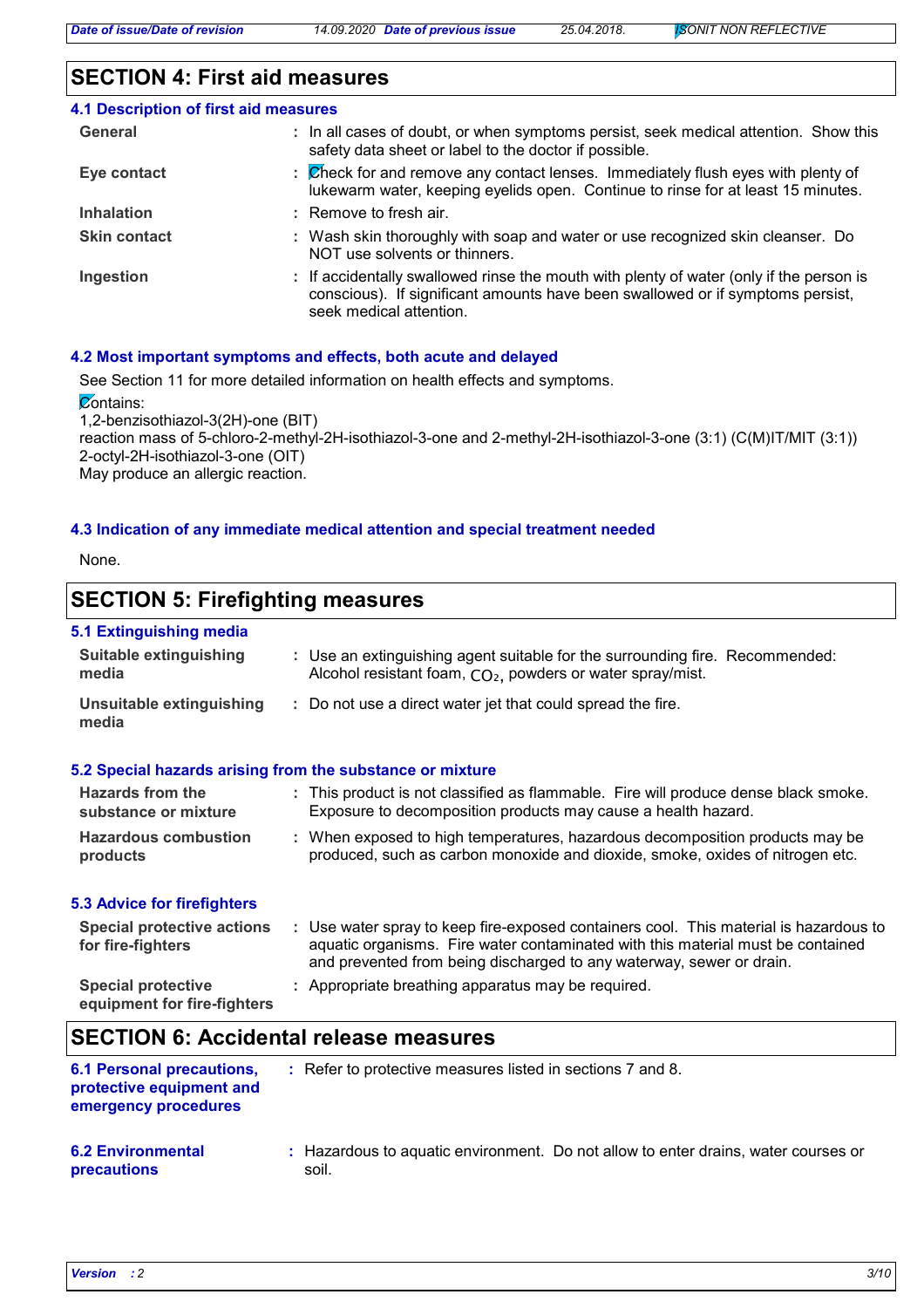| Date of issue/Date of revision                                  | 14.09.2020 Date of previous issue                                                                                                                                                                                                                                        | 25.04.2018. | <b>ISONIT NON REFLECTIVE</b> |
|-----------------------------------------------------------------|--------------------------------------------------------------------------------------------------------------------------------------------------------------------------------------------------------------------------------------------------------------------------|-------------|------------------------------|
| 6.3 Methods and materials<br>for containment and<br>cleaning up | : Contain and collect spillage with non-combustible, absorbent material e.g. sand,<br>earth, vermiculite or diatomaceous earth and place in container for disposal<br>according to local regulations. Preferably clean with water or detergent. Avoid using<br>solvents. |             |                              |
| 6.4 Reference to other<br><b>sections</b>                       | : See Section 1 for emergency contact information.<br>See Section 13 for additional waste treatment information.                                                                                                                                                         |             |                              |

# **SECTION 7: Handling and storage**

| 7.1 Precautions for safe<br>handling                                                 | : Skin contact with the product and exposure to spray mist and vapor should be<br>avoided. Avoid contact with skin and eyes. Avoid inhalation of dust from sanding.<br>See Section 8 for information on appropriate personal protective equipment. Eating,<br>drinking and smoking should be prohibited in areas where this material is handled<br>and stored. Wash hands before breaks and immediately after handling the product.<br>Avoid release to the environment. |
|--------------------------------------------------------------------------------------|--------------------------------------------------------------------------------------------------------------------------------------------------------------------------------------------------------------------------------------------------------------------------------------------------------------------------------------------------------------------------------------------------------------------------------------------------------------------------|
| <b>7.2 Conditions for safe</b><br>storage, including any<br><b>incompatibilities</b> | : Store away from direct sunlight in a dry, cool and well-ventilated area, away from<br>incompatible materials (see Section 10). Keep container tightly closed. Containers<br>that have been opened must be carefully resealed and kept upright to prevent<br>leakage. Do not store in unlabeled containers. Recommended storage temperature<br>is $+5^{\circ}$ C +25°C. Do not allow to freeze. Store in accordance with local regulations.                             |
| 7.3 Specific end use(s)                                                              | : None.                                                                                                                                                                                                                                                                                                                                                                                                                                                                  |

# **SECTION 8: Exposure controls/personal protection**

### **8.1 Control parameters**

**Occupational exposure limits**

| <b>Product/ingredient name</b> | <b>Exposure limit values</b>                                                                                                                                                                                                       |
|--------------------------------|------------------------------------------------------------------------------------------------------------------------------------------------------------------------------------------------------------------------------------|
| $ 2(2-butoxyethoxy)$ ethanol   | EU OEL (Europe, 10/2019). Notes: list of indicative<br>occupational exposure limit values<br>TWA: 67.5 mg/m <sup>3</sup> 8 hours.<br>TWA: 10 ppm 8 hours.<br>STEL: 101.2 mg/m <sup>3</sup> 15 minutes.<br>STEL: 15 ppm 15 minutes. |

Recommended monitoring : If this product contains ingredients with exposure limits, personal, workplace **procedures** atmosphere or biological monitoring may be required to determine the effectiveness of the ventilation or other control measures and/or the necessity to use respiratory protective equipment.

## **DNELs/DMELs**

No DNELs/DMELs available.

### **PNECs**

No PNECs available.

# **8.2 Exposure controls**

# **Appropriate engineering controls**

Provide adequate ventilation. Comply with the health and safety at work laws.

### **Individual protection measures**

Safety eyewear should be used when there is a likelihood of exposure. Use safety eyewear (EN166), especially during spray-application. **Eye/face protection :**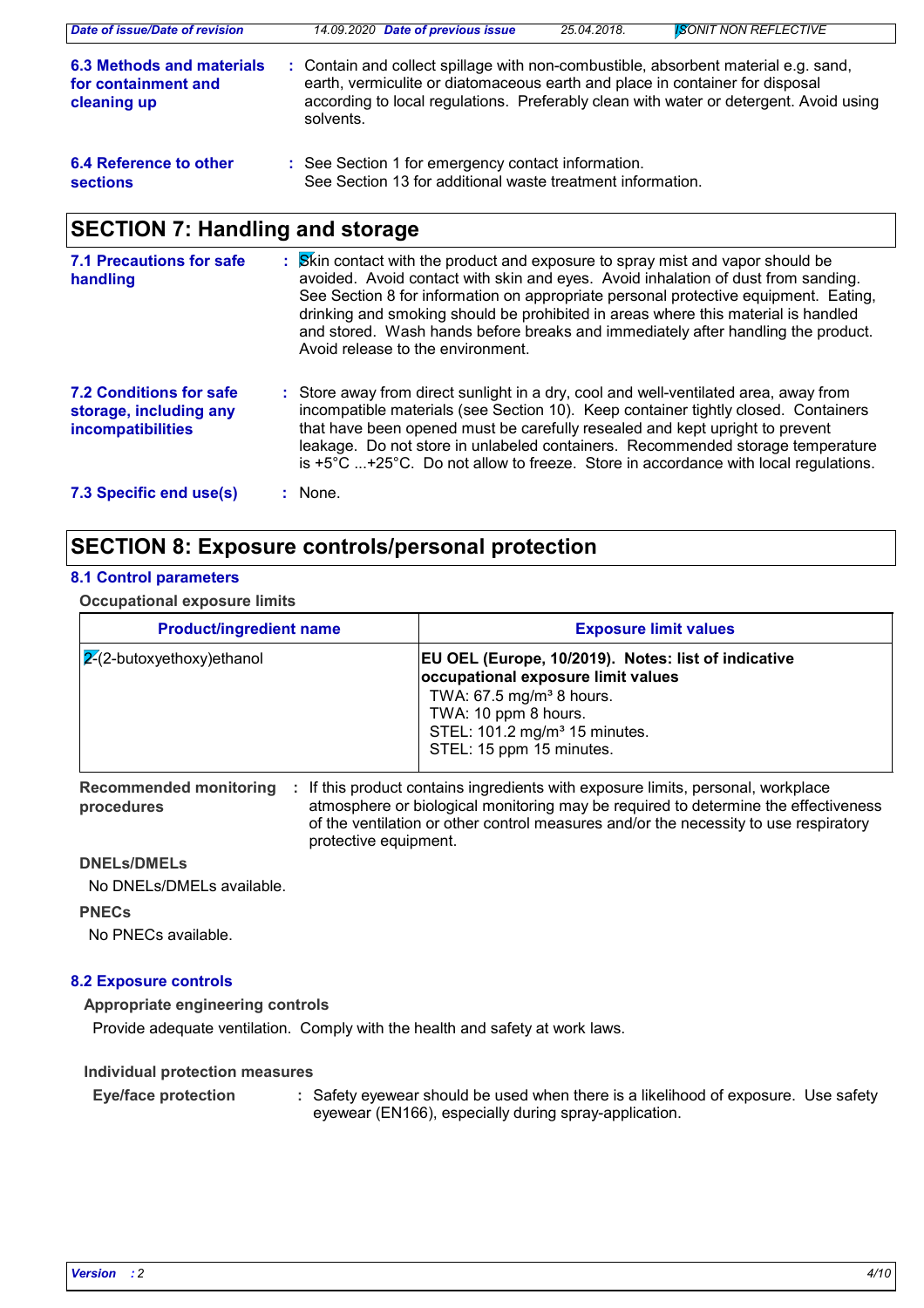| Date of issue/Date of revision            | <b>ISONIT NON REFLECTIVE</b><br>14.09.2020 Date of previous issue<br>25.04.2018.                                                                                                                                                                                                                                                                                                           |
|-------------------------------------------|--------------------------------------------------------------------------------------------------------------------------------------------------------------------------------------------------------------------------------------------------------------------------------------------------------------------------------------------------------------------------------------------|
| <b>Hand protection</b>                    | : Wear protective gloves. Gloves should be replaced regularly and if there is any<br>sign of damage to the glove material. The instructions and information provided by<br>the glove manufacturer on use, storage, maintenance and replacement must be<br>followed.<br>Recommended glove material (EN374):<br>> 8 hours (breakthrough time): nitrile rubber<br>Not recommended: PVA gloves |
| <b>Skin protection</b>                    | : Wear appropriate personal protective clothing to prevent skin contact.                                                                                                                                                                                                                                                                                                                   |
| <b>Respiratory protection</b>             | : If ventilation during spray-application is inadequate, use respirators with<br>combination filter AP, gas/dust filter (EN405:2001). Wear a respirator with type P2<br>filter during sanding (EN149:2001). Be sure to use an approved/certified respirator<br>or equivalent. Check that mask fits tightly and change filter regularly.                                                    |
| <b>Environmental exposure</b><br>controls | : For information regarding environmental protection measures, please refer to<br>section 13 for waste handling, section 7 for handling and storage and section 1.2<br>for relevant identified uses of the substance or mixture and uses advised against.                                                                                                                                  |

# **SECTION 9: Physical and chemical properties**

| 9.1 Information on basic physical and chemical properties  |    |                                                                                          |  |  |  |
|------------------------------------------------------------|----|------------------------------------------------------------------------------------------|--|--|--|
| Appearance                                                 |    |                                                                                          |  |  |  |
| <b>Physical state</b>                                      |    | : Liquid.                                                                                |  |  |  |
| Color                                                      |    | : Various                                                                                |  |  |  |
| Odor                                                       | ÷. | Mild.                                                                                    |  |  |  |
| <b>Odor threshold</b>                                      |    | : Not relevant for the hazard assessment of the product.                                 |  |  |  |
| pH                                                         |    | : Not relevant for the hazard assessment of the product.                                 |  |  |  |
| Melting point/freezing point                               |    | $: 0^{\circ}$ C (water)                                                                  |  |  |  |
| Initial boiling point and<br>boiling range                 | t. | $100^{\circ}$ C (water)                                                                  |  |  |  |
| <b>Flash point</b>                                         |    | $: >100^{\circ}C$                                                                        |  |  |  |
| <b>Evaporation rate</b><br>Flammability (solid, gas)       | ÷. | : Not relevant due to the nature of the product.<br>Not applicable. Product is a liquid. |  |  |  |
| <b>Upper/lower flammability or</b>                         |    | : No flammable ingredients present.                                                      |  |  |  |
| explosive limits                                           |    |                                                                                          |  |  |  |
| Vapor pressure                                             |    | : 3.2 kPa [room temperature] (water)                                                     |  |  |  |
| <b>Vapor density</b>                                       |    | Not relevant for the hazard assessment of the product.                                   |  |  |  |
| <b>Density</b>                                             |    | 1.2 $g/cm3$                                                                              |  |  |  |
| Solubility(ies)                                            |    | Miscible in water.                                                                       |  |  |  |
| Partition coefficient: n-octanol/: Not available.<br>water |    |                                                                                          |  |  |  |
| <b>Auto-ignition temperature</b>                           |    | : Not relevant due to the nature of the product.                                         |  |  |  |
| <b>Decomposition temperature</b>                           |    | : Not relevant for the hazard assessment of the product.                                 |  |  |  |
| <b>Viscosity</b>                                           |    | : Not relevant for the hazard assessment of the product.                                 |  |  |  |
| <b>Explosive properties</b>                                | ÷. | No explosive ingredients present.                                                        |  |  |  |
| <b>Oxidizing properties</b>                                | t. | No oxidizing ingredients present.                                                        |  |  |  |

# **9.2 Other information**

No additional information.

# **SECTION 10: Stability and reactivity**

| <b>10.1 Reactivity</b>                     | $\therefore$ See Section 10.5.                                                    |
|--------------------------------------------|-----------------------------------------------------------------------------------|
| <b>10.2 Chemical stability</b>             | : Stable under recommended storage and handling conditions (see Section 7).       |
| 10.3 Possibility of<br>hazardous reactions | : Under normal conditions of storage and use, hazardous reactions will not occur. |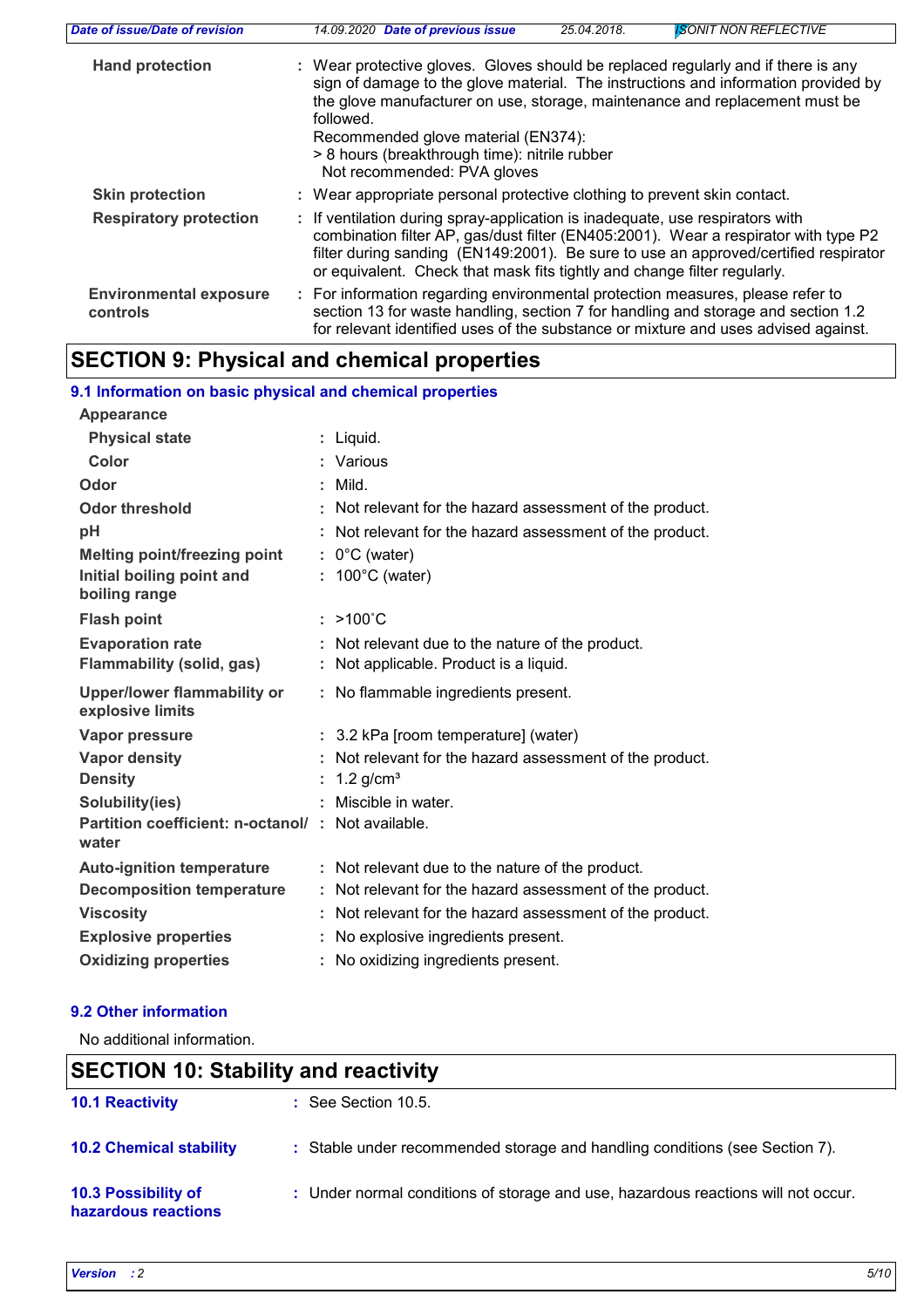| Date of issue/Date of revision                  | 14.09.2020 Date of previous issue                                                                                                                             | 25.04.2018. | <b>ISONIT NON REFLECTIVE</b> |
|-------------------------------------------------|---------------------------------------------------------------------------------------------------------------------------------------------------------------|-------------|------------------------------|
| <b>10.4 Conditions to avoid</b>                 | : Avoid extreme heat and freezing.                                                                                                                            |             |                              |
| 10.5 Incompatible materials                     | Keep away from the following materials to prevent strong exothermic reactions:<br>oxidizing agents<br>strong acids<br>strong alkalis                          |             |                              |
| <b>10.6 Hazardous</b><br>decomposition products | : When exposed to high temperatures, hazardous decomposition products may be<br>produced, such as carbon monoxide and dioxide, smoke, oxides of nitrogen etc. |             |                              |

# **SECTION 11: Toxicological information**

### **11.1 Information on toxicological effects**

There is no testdata available on the product itself.

The product is not classified as hazardous according to Regulation (EC) 1272/2008 as amended.

Long term exposure to spray mist may produce respiratory tract irritation. Prolonged or repeated contact can defat the skin and lead to irritation, cracking and/or dermatitis.

#### **Acute toxicity**

| <b>Product/ingredient name</b>                                                                                                       | <b>Result</b> | <b>Species</b> | <b>Dose</b> | <b>Exposure</b> |
|--------------------------------------------------------------------------------------------------------------------------------------|---------------|----------------|-------------|-----------------|
| $\chi$ 2-benzisothiazol-3(2H)-<br>one (BIT)                                                                                          | LD50 Oral     | Rat            | 1020 mg/kg  |                 |
| 2-octyl-2H-isothiazol-3-one<br>(OIT)                                                                                                 | LD50 Dermal   | Rabbit         | 690 mg/kg   |                 |
|                                                                                                                                      | LD50 Oral     | Rat            | 550 mg/kg   |                 |
| zinc pyrithione                                                                                                                      | LD50 Oral     | Rat            | $269$ mg/kg |                 |
| reaction mass of 5-chloro-<br>2-methyl-2H-isothiazol-<br>3-one and 2-methyl-2H-<br>isothiazol-3-one $(3:1)$ $(C(M))$<br>IT/MIT (3:1) | LD50 Oral     | Rat            | 53 mg/kg    |                 |

### Not classified.

**Irritation/Corrosion**

# Not classified.

**Sensitization**

The product is not classified as sensitizing by skin contact, but it contains following preservatives or other biocides which may produce an allergic reaction:

1,2-benzisothiazol-3(2H)-one (BIT)

reaction mass of 5-chloro-2-methyl-2H-isothiazol-3-one and 2-methyl-2H-isothiazol-3-one (3:1) (C(M)IT/MIT (3:1)) 2-octyl-2H-isothiazol-3-one (OIT)

terbutryn

**Mutagenicity**

Not classified.

**Carcinogenicity**

Not classified.

**Reproductive toxicity**

Not classified.

**Teratogenicity**

Not classified.

**Specific target organ toxicity (single exposure)**

Not classified.

**Specific target organ toxicity (repeated exposure)**

Not classified.

**Aspiration hazard**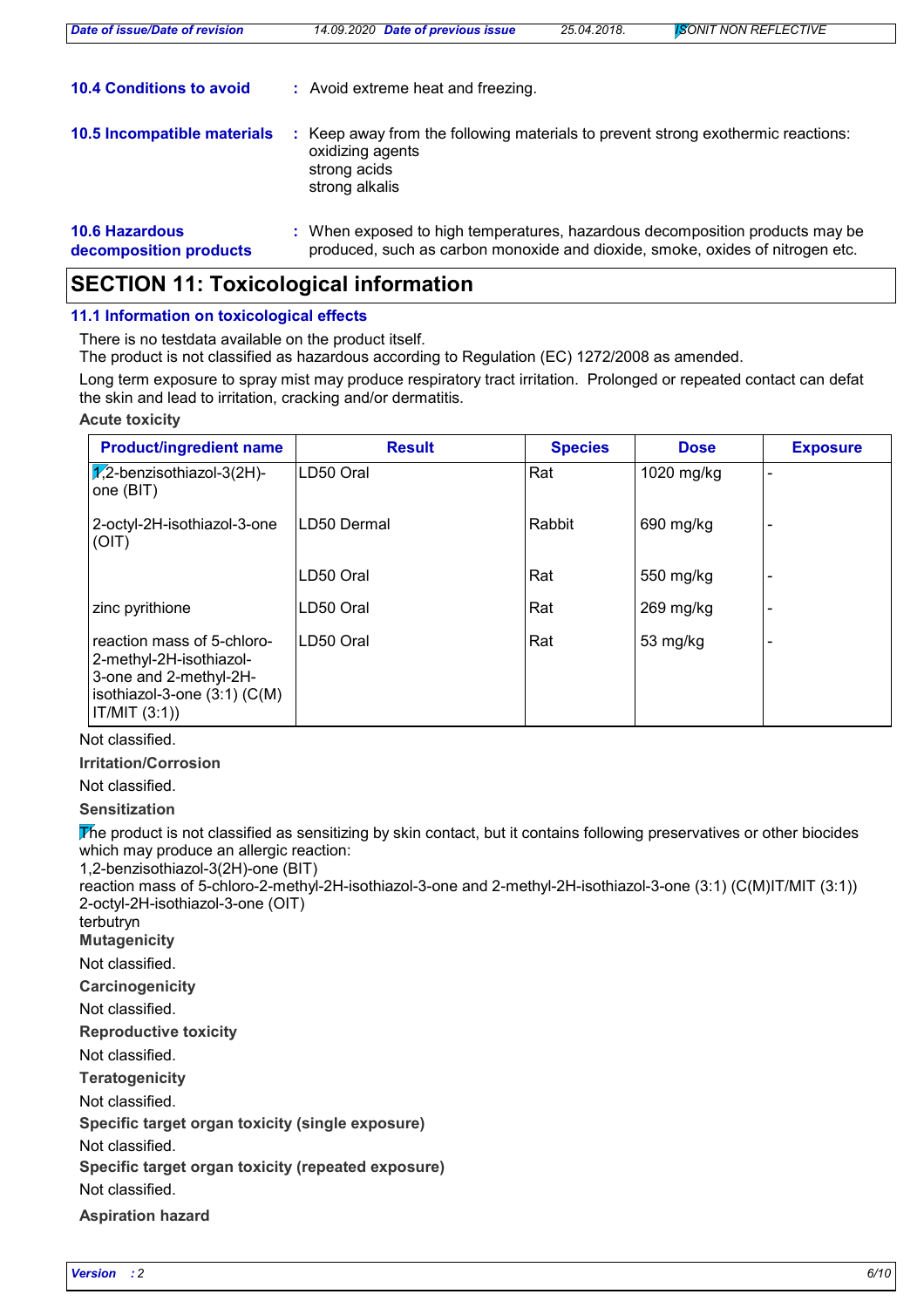Not classified.

# **SECTION 12: Ecological information**

Ecological testing has not been conducted on this product. Do not allow to enter drains, water courses or soil.

The product is classified as environmetally hazardous according to Regulation (EC) 1272/2008. Harmful to aquatic life with long lasting effects.

## **12.1 Toxicity**

| <b>Product/ingredient name</b>         | <b>Result</b>                 | <b>Species</b>                             | <b>Exposure</b> |
|----------------------------------------|-------------------------------|--------------------------------------------|-----------------|
| ammonia                                | LC50 0.53 mg/l                | Fish                                       | 96 hours        |
| 1,2-benzisothiazol-3(2H)-<br>one (BIT) | Acute EC50 0.36 mg/l          | Algae - Skeletonema costatum               | 72 hours        |
|                                        | Acute LC50 0.74 mg/l          | Fish                                       | 96 hours        |
| terbutryn                              | Acute EC50 2 µg/l Fresh water | Algae - Pseudokirchneriella<br>subcapitata | 72 hours        |
| 2-octyl-2H-isothiazol-3-one<br>(OIT)   | EC50 0.32 mg/l                | Daphnia - Daphnia magna                    | 48 hours        |
|                                        | LC50 0.047 mg/l               | Fish - Oncorhynchus mykiss                 | 96 hours        |
| zinc pyrithione                        | EC50 0.0082 mg/l              | Daphnia                                    | 48 hours        |
|                                        | LC50 0.0026 mg/l              | Fish - Pimephales promelas                 | 96 hours        |

# **12.2 Persistence and**

# **degradability**

| <b>Product/ingredient name</b>                                                                                                       | Test                     | <b>Result</b>  |                   | <b>Dose</b> |         | <b>Inoculum</b>         |
|--------------------------------------------------------------------------------------------------------------------------------------|--------------------------|----------------|-------------------|-------------|---------|-------------------------|
| $\sqrt{2}$ -butoxyethoxy)ethanol                                                                                                     |                          | 92 % - 28 days |                   |             |         |                         |
| <b>Product/ingredient name</b>                                                                                                       | <b>Aquatic half-life</b> |                | <b>Photolysis</b> |             |         | <b>Biodegradability</b> |
| reaction mass of 5-chloro-<br>2-methyl-2H-isothiazol-<br>3-one and 2-methyl-2H-<br>isothiazol-3-one $(3:1)$ $(C(M))$<br>IT/MIT (3:1) |                          |                |                   |             | Readily |                         |
| 2-(2-butoxyethoxy) ethanol                                                                                                           |                          |                |                   |             | Readily |                         |

#### **12.3 Bioaccumulative potential**

| <b>Product/ingredient name</b>       | LogP <sub>ow</sub> | <b>Bioconcentration factor</b><br>[BCF] | <b>Potential</b> |
|--------------------------------------|--------------------|-----------------------------------------|------------------|
| <b>Z</b> inc pyrithione              | 0.9                | 11                                      | low              |
| 2-octyl-2H-isothiazol-3-one<br>(OIT) | 2.45               |                                         | low              |
| terbutryn                            | 3.74               |                                         | low              |
| 2-(2-butoxyethoxy) ethanol           | 1                  | <3                                      | low              |

### **12.4 Mobility in soil**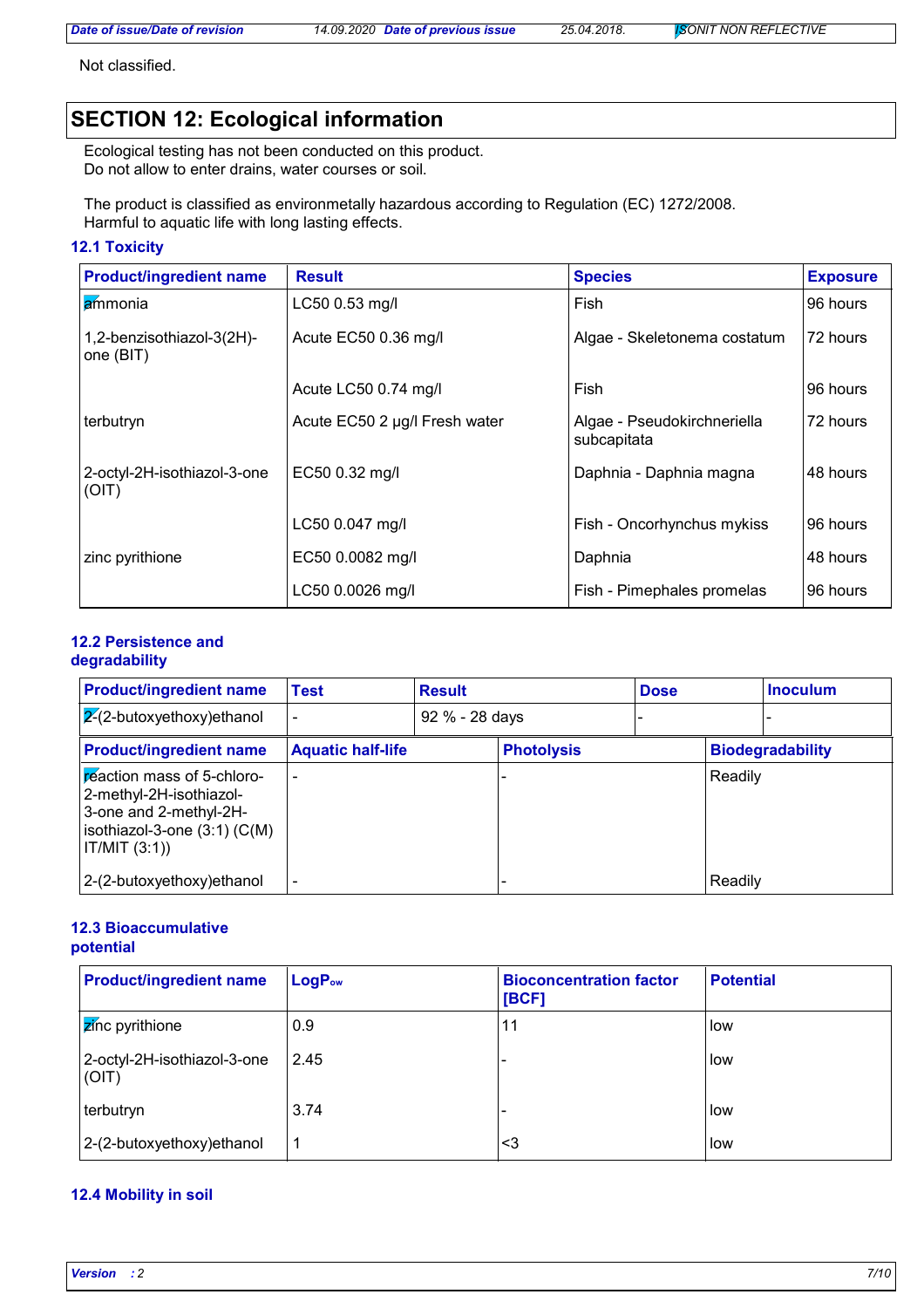| Date of issue/Date of revision                 | 14.09.2020 Date of previous issue | 25.04.2018. | <b>SONIT NON REFLECTIVE</b> |  |
|------------------------------------------------|-----------------------------------|-------------|-----------------------------|--|
| Soil/water partition<br>coefficient $(K_{oc})$ | : Not available.                  |             |                             |  |
| <b>Mobility</b>                                | : Not available.                  |             |                             |  |

### **12.5 Results of PBT and vPvB assessment**

This mixture does not contain any substances that are assessed to be a PBT or a vPvB.

| 12.6 Other adverse effects | Not available. |
|----------------------------|----------------|
|----------------------------|----------------|

# **SECTION 13: Disposal considerations**

#### **13.1 Waste treatment methods**

#### **Product**

```
Methods of disposal :
```
Gather residues into waste containers. Liquid residue and cleaning liquids are hazardous waste and must not be emptied into drains or sewage system, but handled in accordance with national regulations. Product residues should be left at special companies which have permission for gathering this kind of wastes.

**European waste catalogue (EWC)**

| Waste code | <b>Waste designation</b>                                                          |  |  |
|------------|-----------------------------------------------------------------------------------|--|--|
| 08 01 11*  | waste paint and varnish containing organic solvents or other hazardous substances |  |  |

If this product is mixed with other wastes, the original waste product code may no longer apply and the appropriate code should be assigned. For further information, contact your local waste authority.

#### **Packaging**

| <b>Methods of disposal</b> | : Empty packaging should be recycled or disposed of in accordance with national |
|----------------------------|---------------------------------------------------------------------------------|
|                            | regulations.                                                                    |

**Special precautions :**

No additional information.

# **SECTION 14: Transport information**

This product is not regulated for carriage according to ADR/RID, IMDG, IATA.

|                                           | <b>ADR/RID</b>           | <b>IMDG</b>              | <b>IATA</b>    |
|-------------------------------------------|--------------------------|--------------------------|----------------|
| 14.1 UN number                            | Not regulated.           | Not regulated.           | Not regulated. |
| 14.2 UN proper<br>shipping name           | $\overline{\phantom{a}}$ | $\overline{\phantom{a}}$ |                |
| <b>14.3 Transport</b><br>hazard class(es) | $\overline{\phantom{0}}$ | $\overline{\phantom{0}}$ |                |
| 14.4 Packing<br>group                     |                          | -                        |                |
| 14.5<br><b>Environmental</b><br>hazards   | No.                      | No.                      | No.            |

### **Additional information**

**IATA** : The environmentally hazardous substance mark may appear if required by other transportation regulations.

**user**

**14.6 Special precautions for : Transport within user's premises: always transport in closed containers that are** upright and secure. Ensure that persons transporting the product know what to do in the event of an accident or spillage.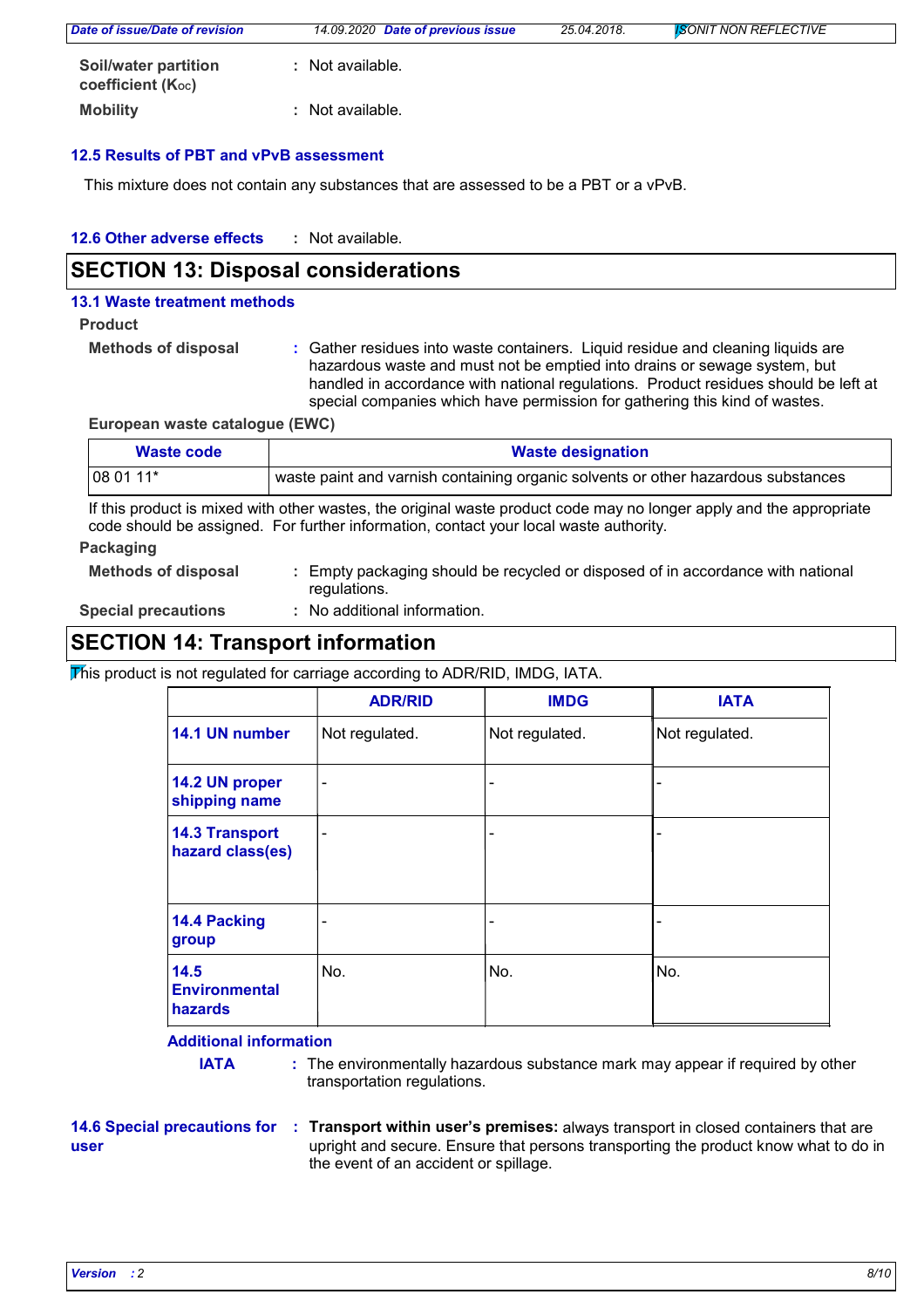*Date of issue/Date of revision 14.09.2020 Date of previous issue 25.04.2018. ISONIT NON REFLECTIVE*

**:** Not available.

| <b>14.7 Transport in bulk</b> |  |
|-------------------------------|--|
| according to IMO              |  |
| <b>instruments</b>            |  |

# **SECTION 15: Regulatory information**

| EU Regulation (EC) No. 1907/2006 (REACH)<br><b>Other EU regulations</b> | 15.1 Safety, health and environmental regulations/legislation specific for the substance or mixture |
|-------------------------------------------------------------------------|-----------------------------------------------------------------------------------------------------|
| <b>Europe inventory</b>                                                 | : Not determined.                                                                                   |
| <b>VOC Directive</b>                                                    | : This product is in scope of Directive 2004/42/CE.                                                 |
| <b>15.2 Chemical Safety</b><br><b>Assessment</b>                        | : This product contains substances for which Chemical Safety Assessments are still<br>required.     |
| <b>CECTION 16: Othor information</b>                                    |                                                                                                     |

# **SECTION 16: Other information**

| $\nabla$ Indicates information that has changed from previously issued version. |                                                                                                                                                                                                                                                                                                                                                                                                                                                                |                                                                                                                                                                                                                                                                                                                                                                                                                                                                                                                                                                                                                                               |  |  |  |  |
|---------------------------------------------------------------------------------|----------------------------------------------------------------------------------------------------------------------------------------------------------------------------------------------------------------------------------------------------------------------------------------------------------------------------------------------------------------------------------------------------------------------------------------------------------------|-----------------------------------------------------------------------------------------------------------------------------------------------------------------------------------------------------------------------------------------------------------------------------------------------------------------------------------------------------------------------------------------------------------------------------------------------------------------------------------------------------------------------------------------------------------------------------------------------------------------------------------------------|--|--|--|--|
| <b>Abbreviations and</b><br>acronyms                                            | : ATE = Acute Toxicity Estimate<br>CLP = Classification, Labelling and Packaging Regulation [Regulation (EC) No.<br>1272/2008]<br><b>DMEL = Derived Minimal Effect Level</b><br>DNEL = Derived No Effect Level<br>EUH statement = CLP-specific Hazard statement<br>PBT = Persistent, Bioaccumulative and Toxic<br><b>PNEC = Predicted No Effect Concentration</b><br><b>RRN = REACH Registration Number</b><br>vPvB = Very Persistent and Very Bioaccumulative |                                                                                                                                                                                                                                                                                                                                                                                                                                                                                                                                                                                                                                               |  |  |  |  |
|                                                                                 |                                                                                                                                                                                                                                                                                                                                                                                                                                                                | Procedure used to derive the classification according to Regulation (EC) No. 1272/2008 [CLP/GHS]                                                                                                                                                                                                                                                                                                                                                                                                                                                                                                                                              |  |  |  |  |
|                                                                                 | <b>Classification</b>                                                                                                                                                                                                                                                                                                                                                                                                                                          | <b>Justification</b>                                                                                                                                                                                                                                                                                                                                                                                                                                                                                                                                                                                                                          |  |  |  |  |
| <b>Aquatic Chronic 3, H412</b>                                                  |                                                                                                                                                                                                                                                                                                                                                                                                                                                                | Calculation method                                                                                                                                                                                                                                                                                                                                                                                                                                                                                                                                                                                                                            |  |  |  |  |
| <b>Full text of abbreviated H</b><br><b>statements</b>                          | : $1/301$<br>H302<br>H310<br>H311<br>H330<br>H331<br>H314<br>H318<br>H319<br>H315<br>H317<br>H335<br>H400<br>H410<br>H411<br>H412<br>EUH071 Corrosive to the respiratory tract.                                                                                                                                                                                                                                                                                | Toxic if swallowed.<br>Harmful if swallowed.<br>Fatal in contact with skin.<br>Toxic in contact with skin.<br>Fatal if inhaled.<br>Toxic if inhaled.<br>Causes severe skin burns and eye damage.<br>Causes serious eye damage.<br>Causes serious eye irritation.<br>Causes skin irritation.<br>May cause an allergic skin reaction.<br>May cause respiratory irritation.<br>Very toxic to aquatic life.<br>Very toxic to aquatic life with long lasting effects.<br>Toxic to aquatic life with long lasting effects.<br>Harmful to aquatic life with long lasting effects.                                                                    |  |  |  |  |
| <b>Full text of classifications</b><br>[CLP/GHS]                                | $\mathsf{R}$ $\mathsf{R}$ Acute Tox. 2<br>Acute Tox. 3<br>Acute Tox. 4<br>Aquatic Acute 1<br>Aquatic Chronic 1<br><b>Aquatic Chronic 2</b><br>Aquatic Chronic 3<br>Eye Dam. 1<br>Eye Irrit. 2<br>Skin Corr. 1B<br>Skin Corr. 1C<br>Skin Irrit. 2<br>Skin Sens. 1<br>Skin Sens. 1A<br>STOT SE 3                                                                                                                                                                 | <b>ACUTE TOXICITY - Category 2</b><br><b>ACUTE TOXICITY - Category 3</b><br><b>ACUTE TOXICITY - Category 4</b><br>AQUATIC HAZARD (ACUTE) - Category 1<br>AQUATIC HAZARD (LONG-TERM) - Category 1<br>AQUATIC HAZARD (LONG-TERM) - Category 2<br>AQUATIC HAZARD (LONG-TERM) - Category 3<br>SERIOUS EYE DAMAGE/ EYE IRRITATION - Category 1<br>SERIOUS EYE DAMAGE/ EYE IRRITATION - Category 2<br>SKIN CORROSION/IRRITATION - Category 1B<br>SKIN CORROSION/IRRITATION - Category 1C<br>SKIN CORROSION/IRRITATION - Category 2<br>SKIN SENSITIZATION - Category 1<br>SKIN SENSITIZATION - Category 1A<br>SPECIFIC TARGET ORGAN TOXICITY (SINGLE |  |  |  |  |